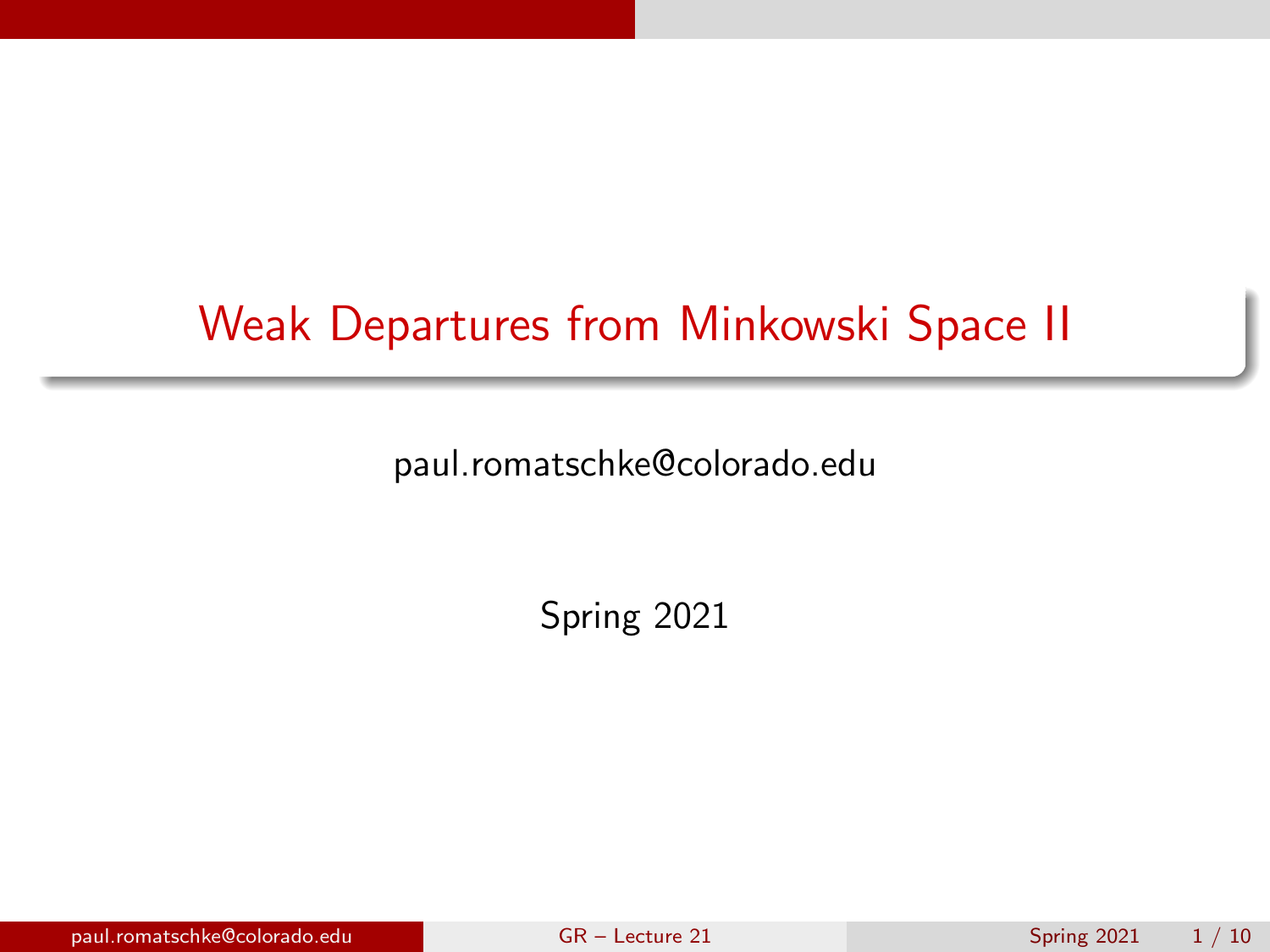• Recall the field equations

<span id="page-1-0"></span>
$$
R_{\mu\nu} - \frac{1}{2}g_{\mu\nu}R + \Lambda g_{\mu\nu} = c_2 T_{\mu\nu}, \qquad (21.1)
$$

from the Bianchi identity in lecture 19

- In the last lecture, we considered the weak-field limit of the geodesic equation
- We found that the geodesic equation give the equations of motion for a particle in Newtonian gravity in this limit
- $\bullet$  In this lecture, we will explore the Newtonian limit of  $(21.1)$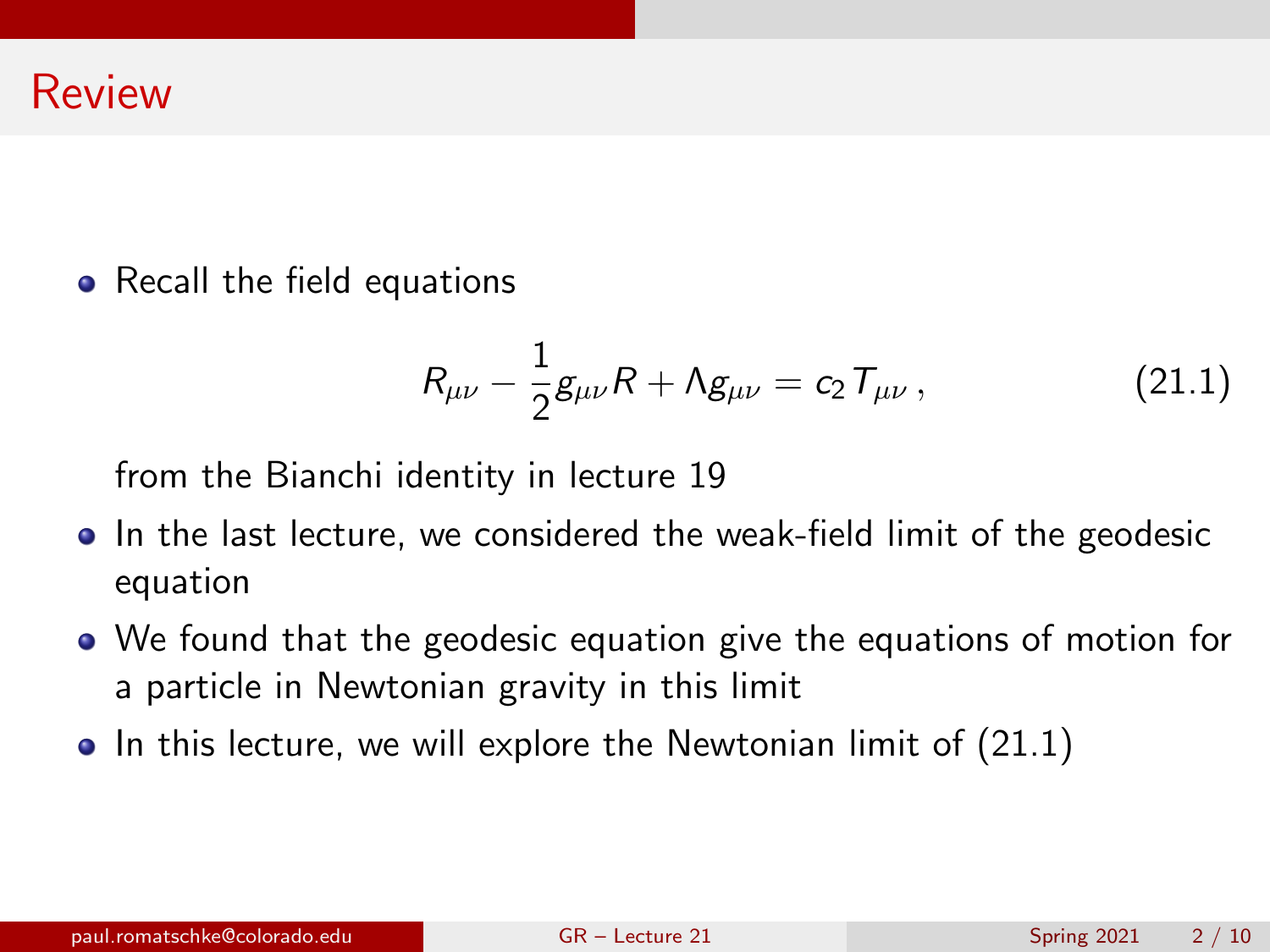#### Weak field limit

Recall that we are interested in the weak field limit where

$$
g_{\mu\nu}(t,\vec{x}) = \text{diag}(-1,1,1,1) + h_{\mu\nu}(\vec{x}), \qquad (21.2)
$$

• AND we have a static situation where  $h_{\mu\nu}$  does not depend on time Because it's static, we also have that fluid 4-velocities are

$$
\lim_{v \ll 1} u^{\alpha} \to \begin{pmatrix} 1 \\ 0 \end{pmatrix} . \tag{21.3}
$$

• In addition, we are assuming that the pressure is much smaller than the energy density (because the latter contains the rest mass energy)

$$
p \ll \epsilon \tag{21.4}
$$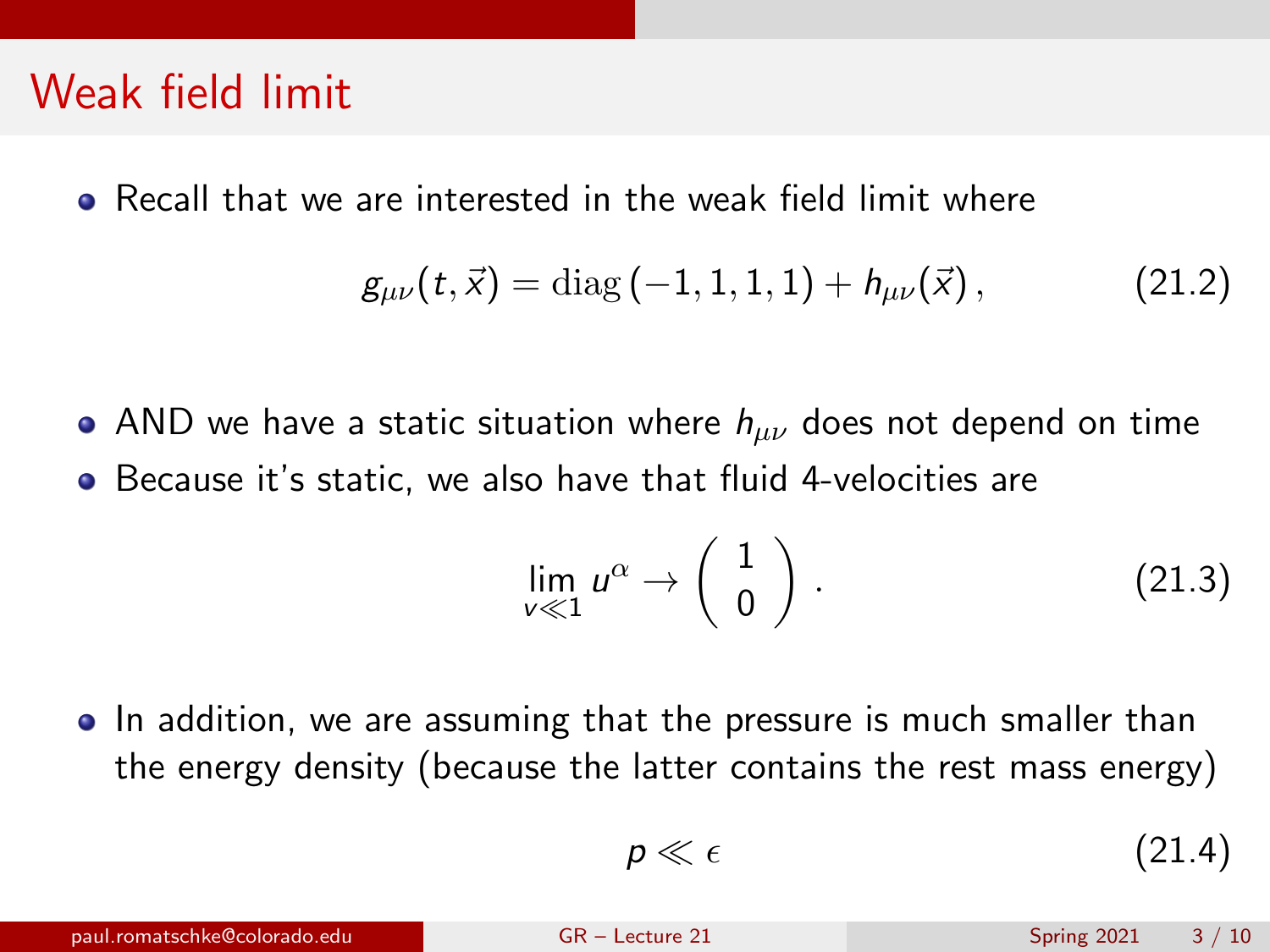## Einstein Field Equations

• Field equations are

$$
R_{\mu\nu} - \frac{1}{2}g_{\mu\nu}R + \Lambda g_{\mu\nu} = c_2 T_{\mu\nu}, \qquad (21.5)
$$

• Trace of field equations is

$$
R = 4\Lambda - c_2 T^{\mu}_{\mu} \tag{21.6}
$$

• Use in field equations to get

$$
R_{\mu\nu}=c_2T_{\mu\nu}+g_{\mu\nu}\left(\Lambda-\frac{c_2}{2}T_{\alpha}^{\alpha}\right).
$$
 (21.7)

Look at 00 components in weak-field limit!

paul.romatschke@colorado.edu [GR – Lecture 21](#page-0-0) Spring 2021 4 / 10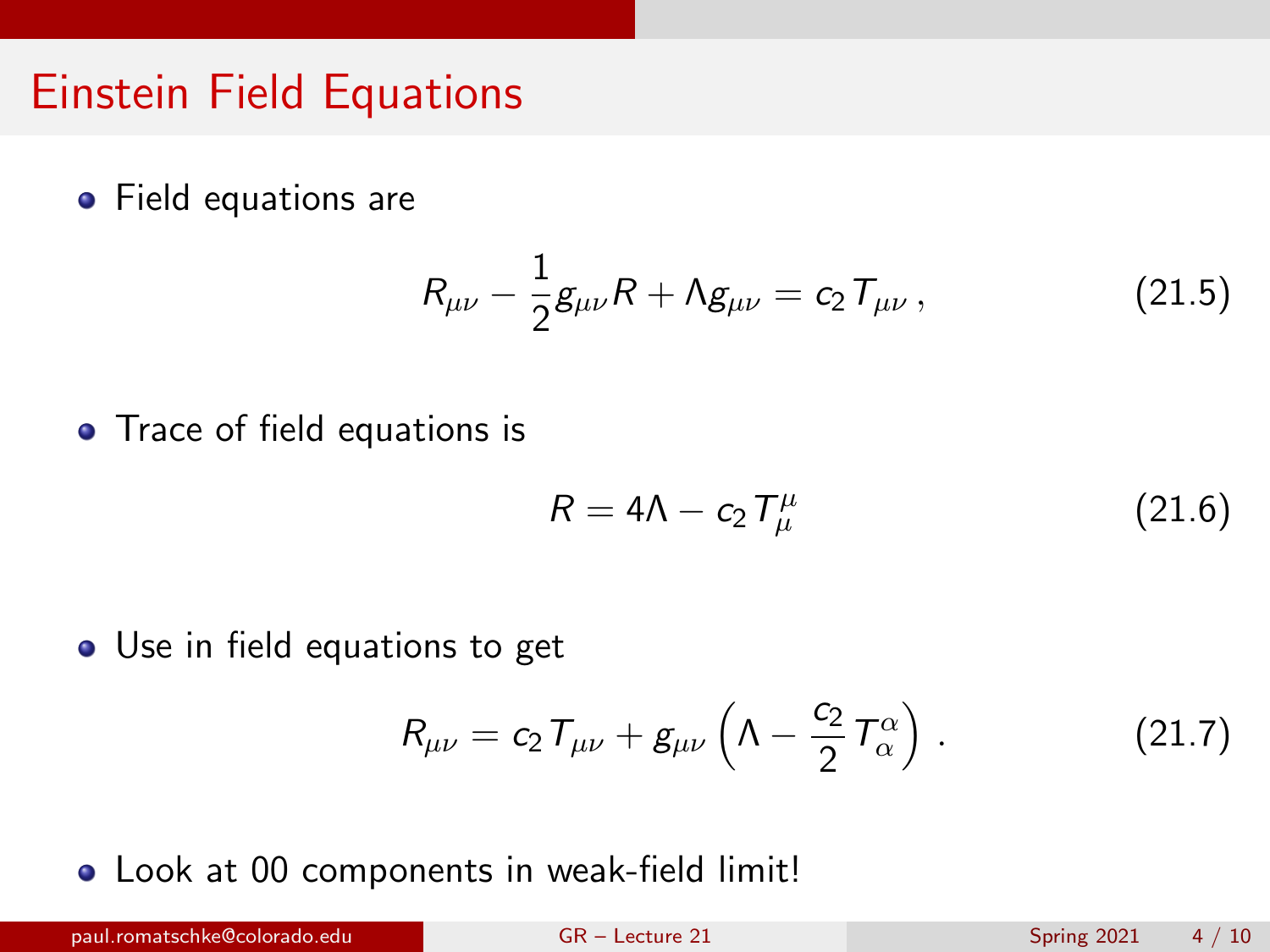#### Einstein Field Equations

Metric tensor in weak-field limit:

$$
g_{00} = -1 + h_{00} = -1 - 2\Phi \tag{21.8}
$$

• Ricci tensor (computer!):

$$
R_{00} = -\frac{1}{2}\vec{\nabla}^2 h_{00} = \vec{\nabla}^2 \Phi.
$$
 (21.9)

**•** Energy-momentum tensor:

$$
T_{00} = (\epsilon + p)u_0^2 + pg_{00}.
$$
 (21.10)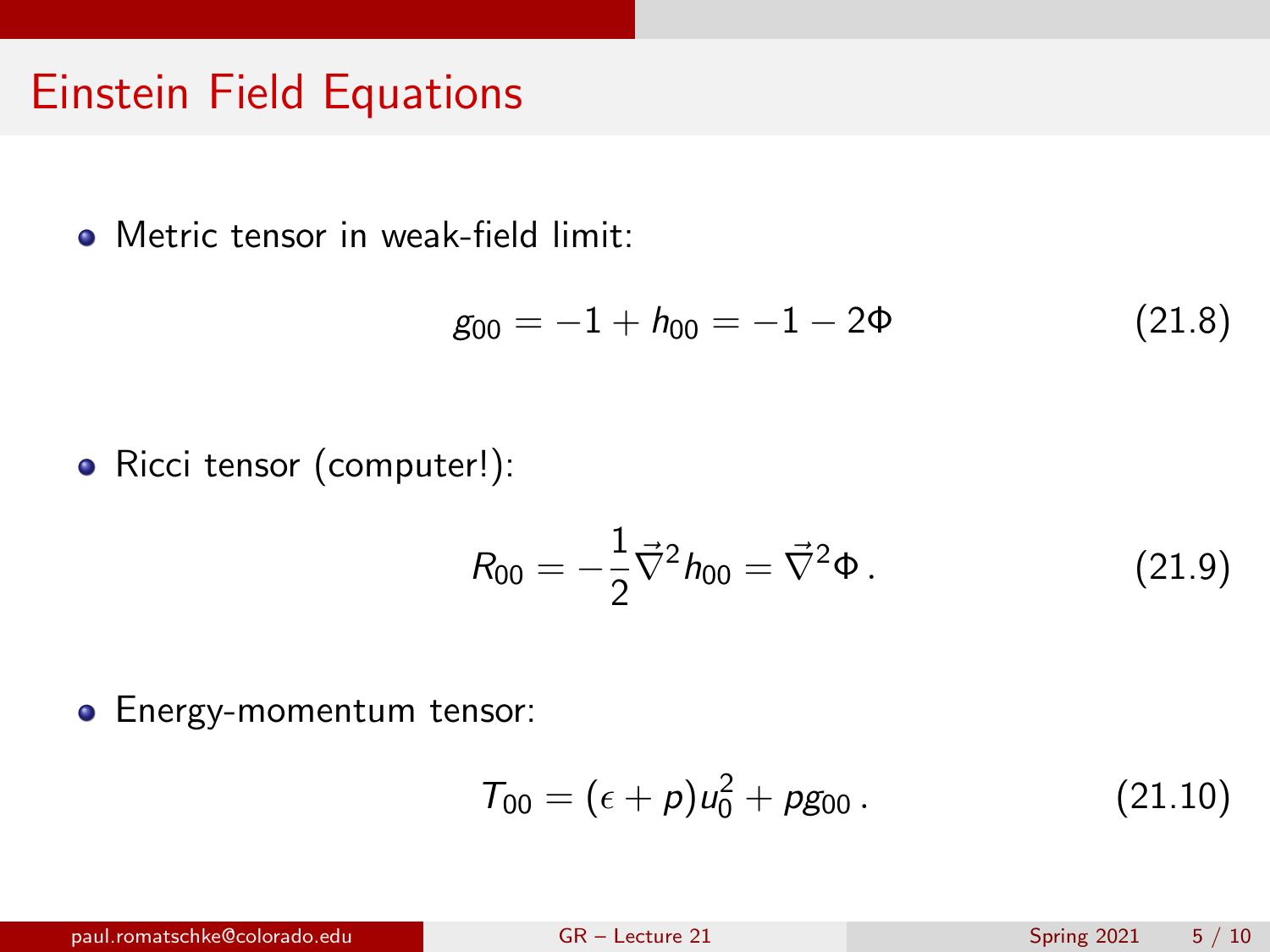# Energy-Momentum tensor

• Note: 
$$
u^{\mu}u_{\mu} = -1 = u^{\mu}u^{\nu}g_{\mu\nu}
$$

• Static means  $\vec{u} = 0$  so

$$
-1 = (u^0)^2 g_{00} = g^{00} (u_0)^2, \qquad (21.11)
$$

• Now in the weak-field limit  $\Phi \ll 1$ 

$$
g^{00} = \frac{1}{g_{00}} \tag{21.12}
$$

• We get 
$$
u_0^2 = \frac{-1}{g^{00}} = -g_{00} = 1 + 2\Phi
$$
 (21.13)

So

$$
u_0 = 1 + \Phi \tag{21.14}
$$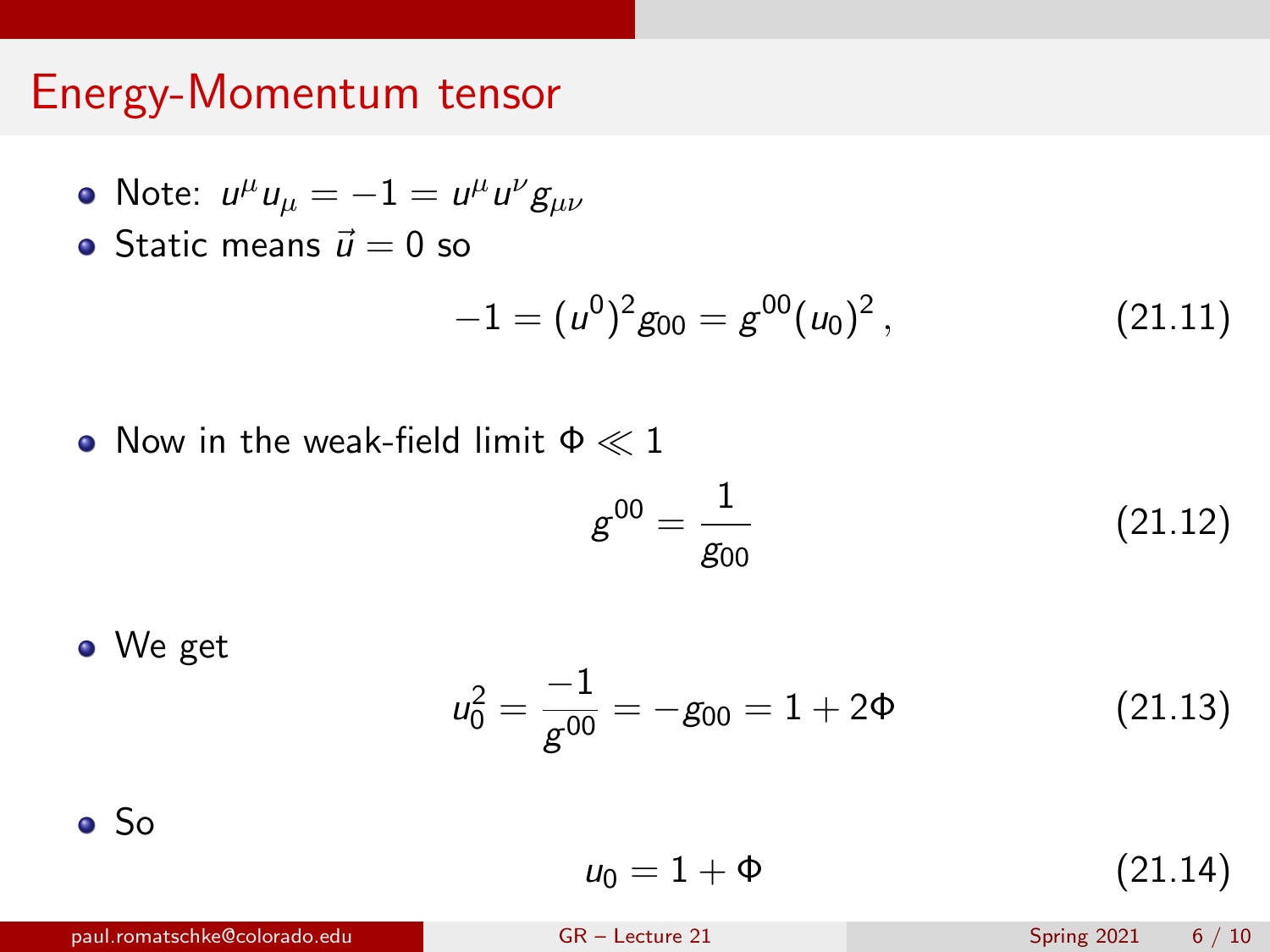# Energy-Momentum tensor

**•** Energy-momentum tensor

$$
T_{00} = (\epsilon + p)u_0^2 + pg_{00}
$$
 (21.15)

• Use 
$$
g_{00} = -1 - 2\Phi
$$
 and  $u_0 = 1 + \Phi$   
• Find

$$
T_{00} = \epsilon (1 + 2\Phi). \tag{21.16}
$$

• In addition

$$
T^{\mu}_{\mu} = -\epsilon + 3p \tag{21.17}
$$

and in the non-relativistic limit  $p \ll \epsilon$  so

$$
T^{\mu}_{\mu} = -\epsilon \tag{21.18}
$$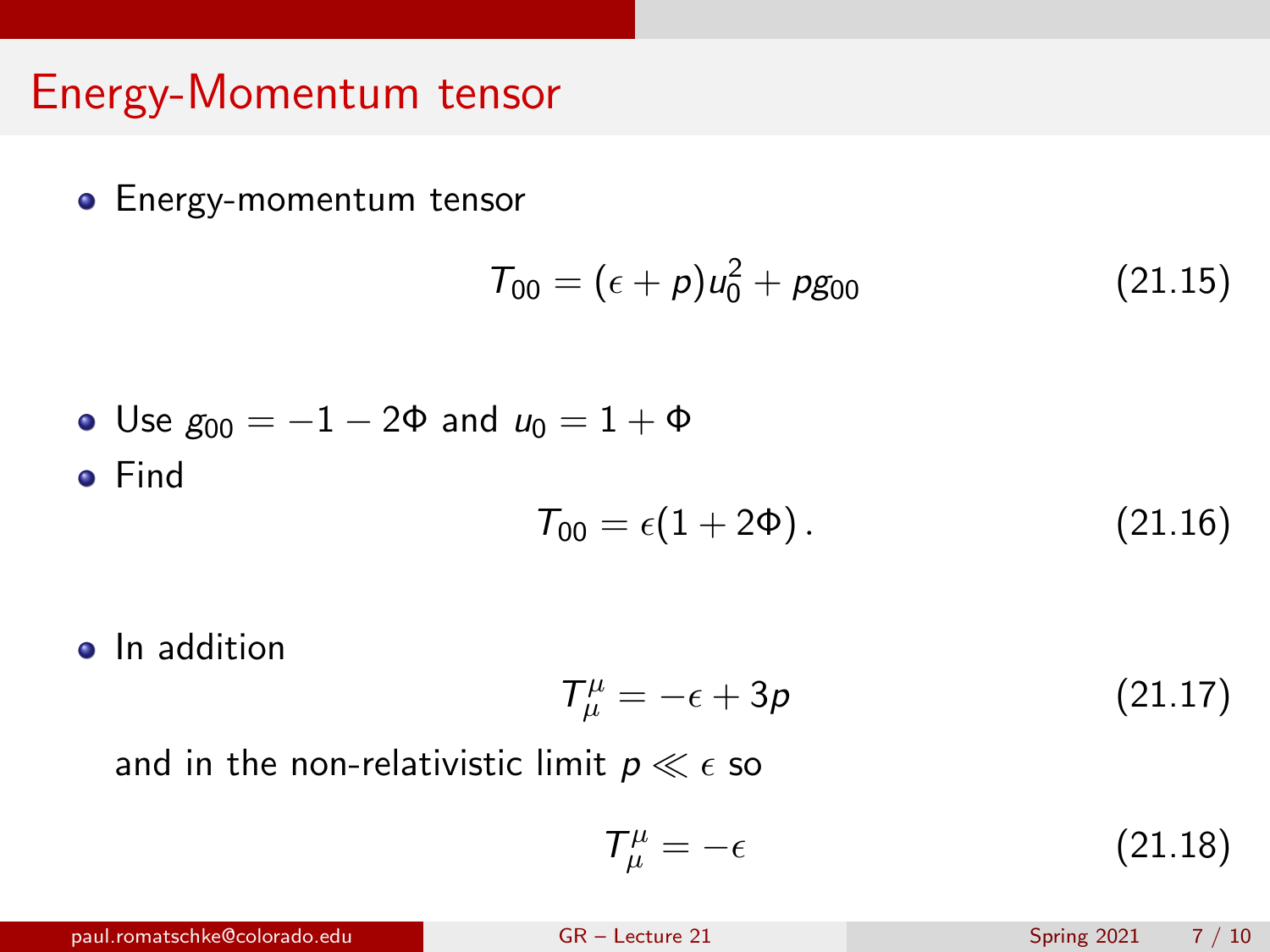### Field Equations

 $\bullet$  Putting everything together, the field equations [\(21.1\)](#page-1-0) become

$$
\vec{\partial}^2 \Phi = (1 + 2\Phi) \left[ \frac{c_2}{2} \epsilon - \Lambda \right]. \tag{21.19}
$$

 $\bullet$   $\Phi$  on the rhs is much smaller than unity, so

$$
\vec{\partial}^2 \Phi = \left[\frac{c_2}{2} \epsilon - \Lambda\right]. \tag{21.20}
$$

• Next, assume  $\Lambda \ll \epsilon$  (for no good reason right now)

$$
\vec{\partial}^2 \Phi = \frac{c_2}{2} \epsilon \,. \tag{21.21}
$$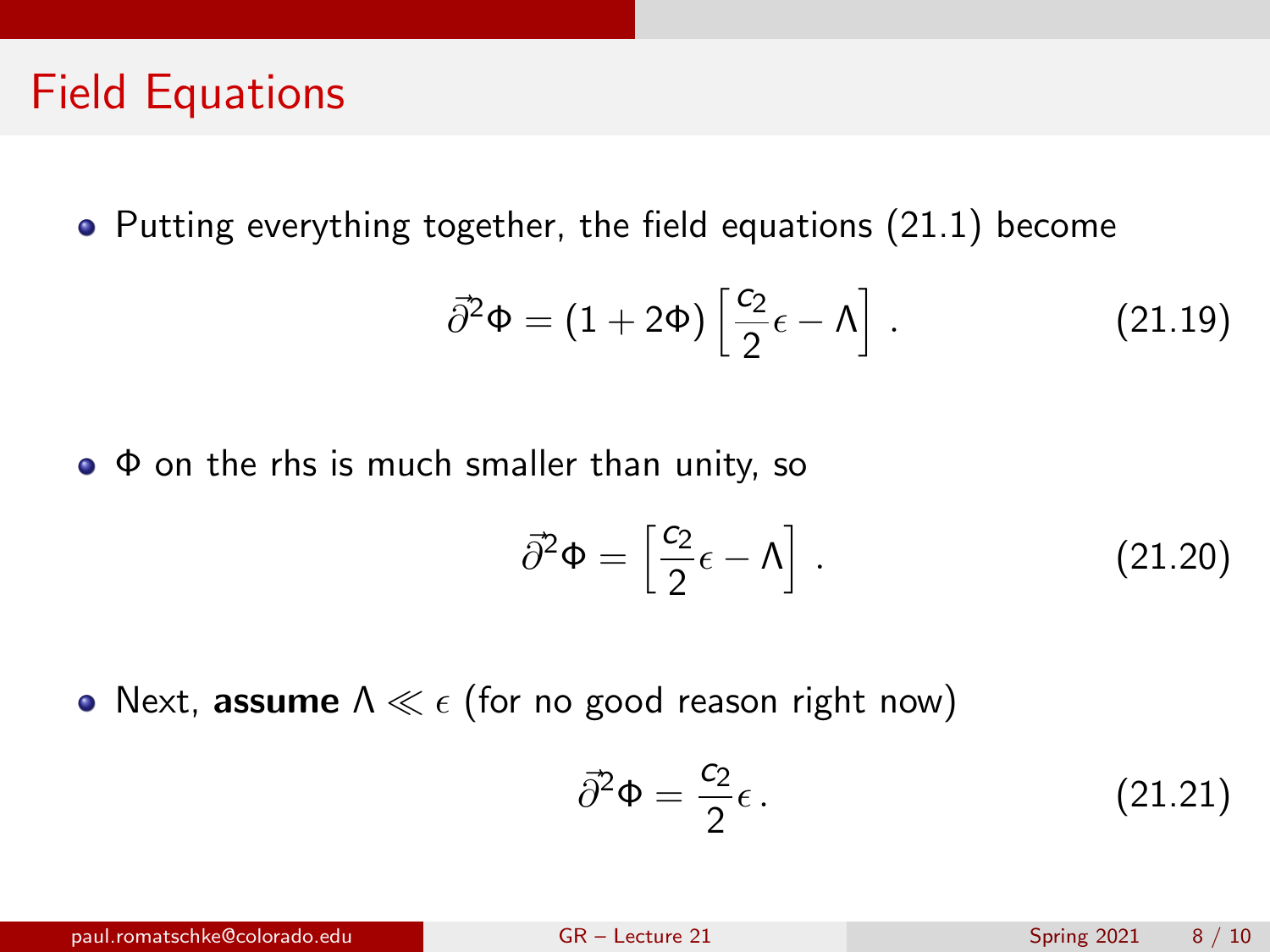## Einstein Field Equations

We find the field equations [\(21.1\)](#page-1-0) in the weak-field non-relativistic limit give

$$
\bar{\partial}^2 \Phi = \frac{c_2}{2} \epsilon \,. \tag{21.22}
$$

Let's compare to Newton's law of gravity:

$$
\vec{\partial}^2 \Phi = 4\pi G \epsilon \,. \tag{21.23}
$$

• The two match if

$$
c_2 = 8\pi G \tag{21.24}
$$